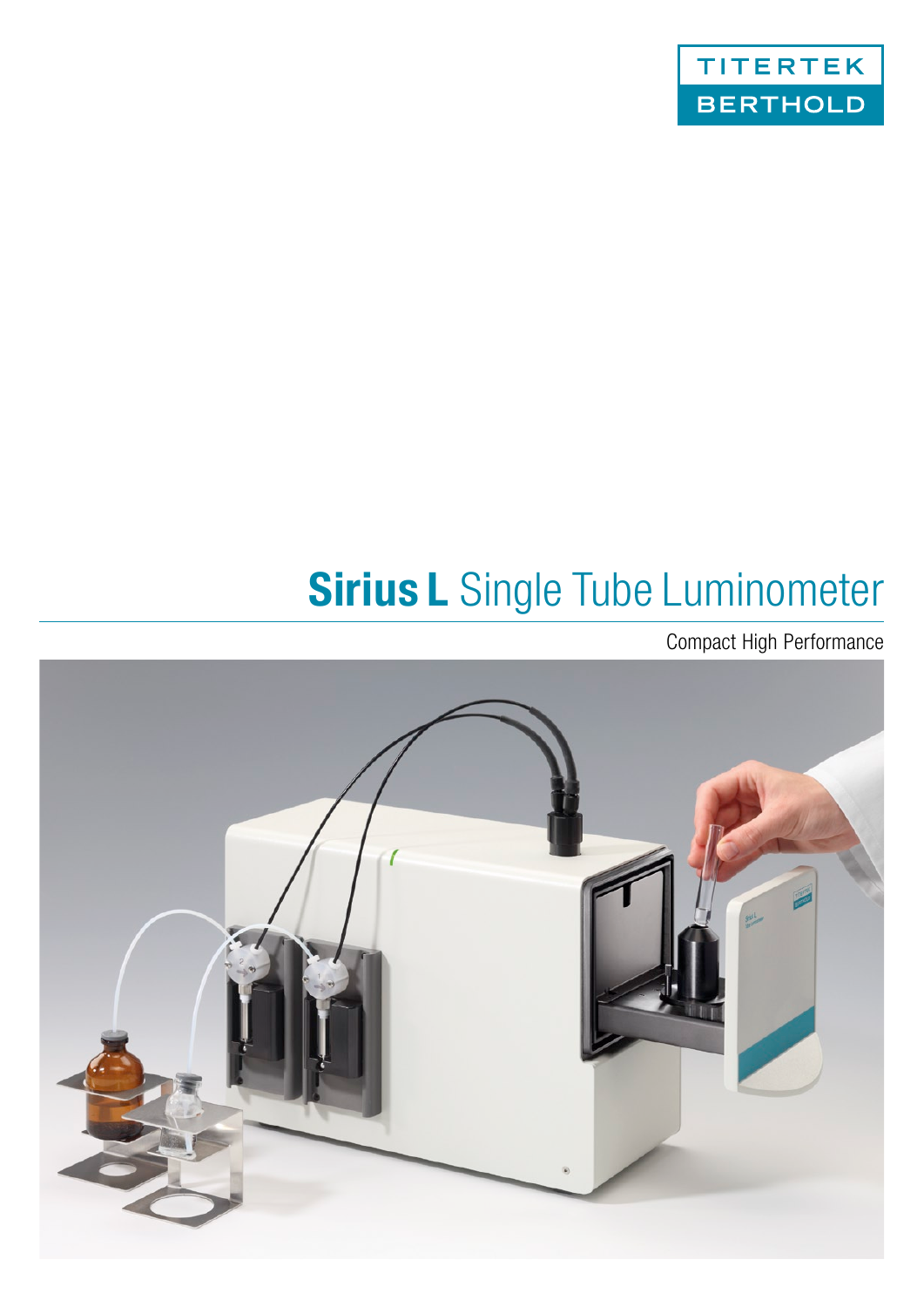## **The Sirius L is a compact high performance tube luminometer with unique features:**

The sample versatility is unmatched. The Quickstart capabilities provide results on the fly. The intuitive and powerful PC software sets the standard: Windows® 10 compatible.

Sirius L in Flash configuration (left) and Glow configuration (right)



**15 cm** Requires minimal bench space

### Wide Range of Applications

The Sirius L is the perfect choice for all luminescent flash and glow applications performed in single sample format, for example:

- · Reporter gene assays, including dual-reporter assays
- · Rapid detection of mycoplasma contamination in cell cultures: Lonza MycoAlert®
- 
- · ATP assays
- · Cell proliferation, cytotoxicity and biomass assays
- · Apoptosis assays
- · Cellular luminescence/reactive oxygen species
- · Environmental toxicity and mutagenicity assays

### Supersensitive Detector

The Sirius L detects less than 0.5 zmol of firefly luciferase. Light collection is maximized through the proximity of the sample to the detector and the use of optimized light reflectors surrounding the sample vial.

### Quickstart Capabilities

Closing of the sample drawer automatically initiates the measurement with no need to press any key. The automatic light shutter protects the detector from ambient light, making the instrument ready to measure from the moment the door is closed.

### Sample Formats

The sample chamber is designed for performance and flexibility. Accomodating of a variety of vial types: From 35 mm petri dishes to microfuge format to 20 ml vials, there is virtually no limit.

### Various Injector Options

The instrument is available with up to two syringe-type automatic reagent injectors. The injection volume range is 20–500 µl. Ready-to go sample holders for precise injection are available for 1.5ml and 2ml microfuge tubes, as well as for 55mm and 75mm, 12mm diameter tubes (standard format for most luminescence assays).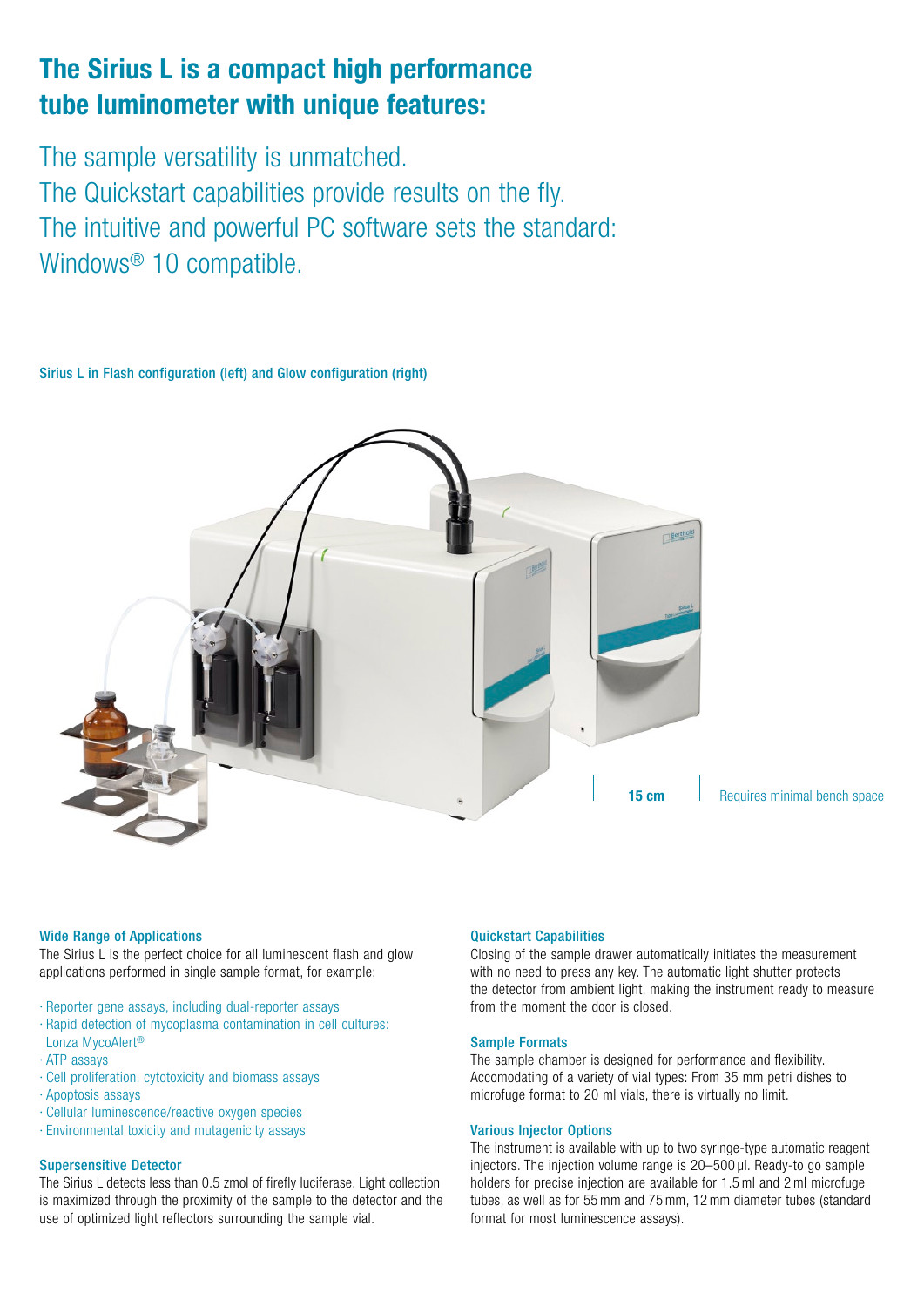### **Sirius L Software – Intuitive, Fast and Easy to Use**



Available protocols for every application. Kinetic evaluation, data table (right), curve parameters and graphic presentation (left)



Sirius L software: Protocol Manager

### Powerful Software

The PC Software is easy to set up and run. The instrument is detected automatically via USB or RS-232 connection. The Sirius L basic software package includes the Protocol Manager and Quick Measurement.

#### Five additional protocol types are available:

Single Assay, Dual Assay, Single Kinetics, Multiple Kinetics and Cut-off Assay. The user may define new protocols of all types. Highly flexible graphical presentation of kinetic data is supported.

### Sirius L – A Reliable Benchtop Companion

Sirius L does not require calibration. The detector system will remain stable and reliable for the lifetime of the instrument.

### Tools are available should your lab require regular formal validation of instrument performance:

The Luminescence TestTube provides stable light output within the measurement range. The format is that of a 12 x 75 mm sample vial. Our 3Q procedures provide guidelines for periodic maintenance, as well as several types of checklists, schedules and logbooks.



Sirius L allows automatic injection into many different sample vials



Sirius L supports both USB and RS-232 data ports